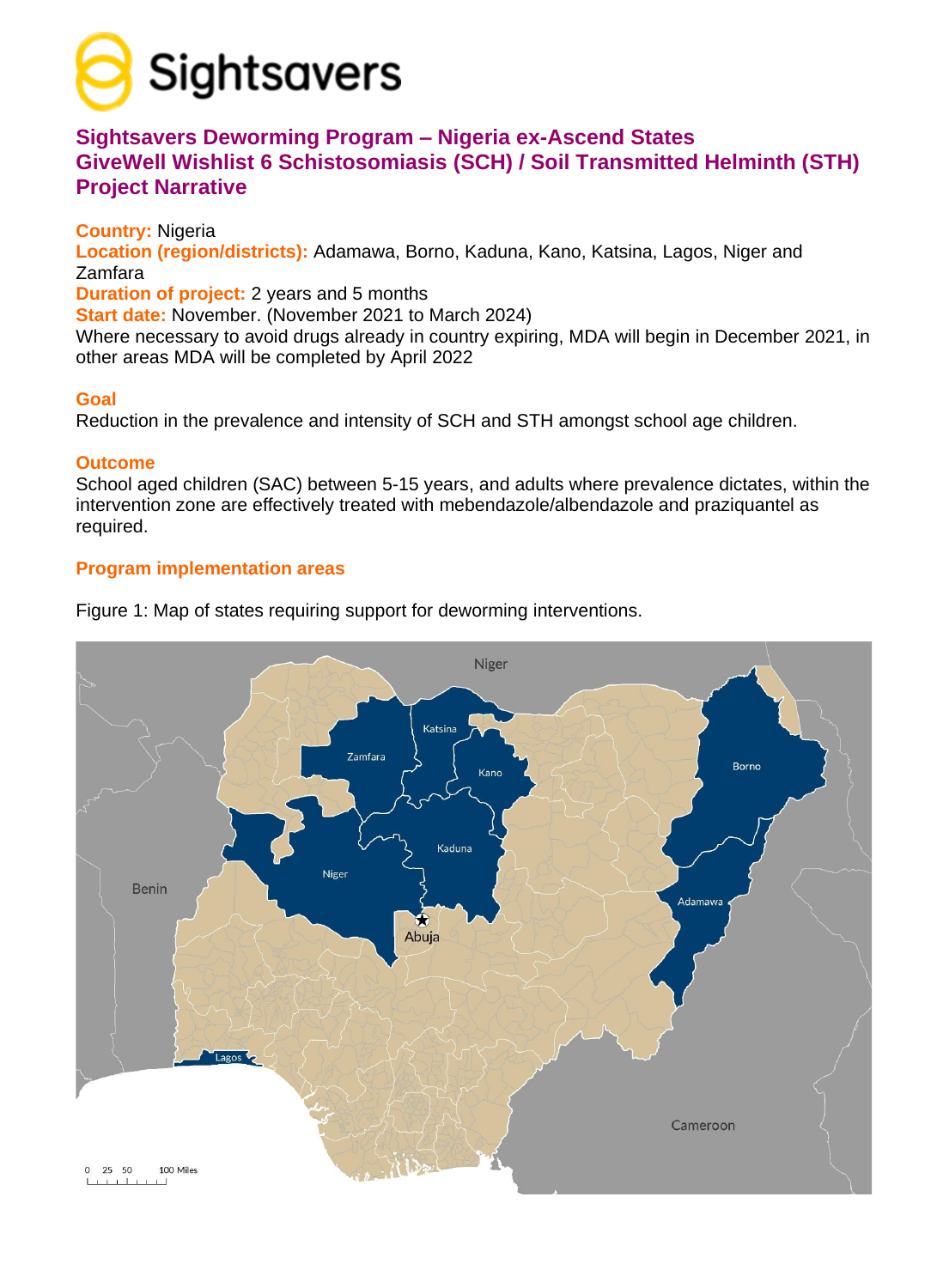Ascend West and Central Africa was the UK government Foreign Commonwealth and Development Office (FCDO) flagship NTD program in the region, until its early closure in August 2021. Despite excellent progress against the output targets, the contract was terminated at no fault of the supplier. Due to the FCDO's decision to cut its global health programs, the upcoming round of SCH and STH MDA in Nigeria (scheduled for completion by March 2022) is at risk. The sudden termination of the funded Ascend contract at the beginning of the final project year will impact the control of SCH and STH if new funding cannot be found.

As you're aware we have shared a full list of all the Ascend funding gaps to a group of donors whom we are connected with. The list is being considered but it is unlikely they'll be able to meet the full funding requirements created by these cuts. Early indications show it is likely they will fill some MDA funding gaps from previous Ascend countries, particularly where drugs are due to expire before the end of 2021.

Although Sightsavers would normally request GiveWell support in an April-March project year, in this instance we are requesting more immediate support to allow the next round of MDA to go ahead. Where drugs are expiring, we are aiming for MDA to be delivered by December 2021, in other areas we're scheduling MDA for completion by the end of March 2022. This will sustain program gains and mitigate resurgence of infection intensity, given that most of the operational areas we're targeting have moderate to high endemicity, with poor access to water and sanitation.

This Wishlist 6 proposal looks to fill the funding gap left by Ascend in Nigeria's deworming program; helping control SCH and STH in compliance with the National NTD Program policies and not losing gains made over recent years.

We therefore request grant funding to continue implementation of the SCH/STH program in 8 additional states (Adamawa, Borno, Kaduna, Kano, Katsina, Lagos, Niger and Zamfara) from November 2021 to March 2024.

Table 1 below shows the prevalence of SCH and STH and the treatment schedule in the 8 States.

| <b>District</b>      | <b>SCH prevalence</b> | <b>SCH treatment</b><br>schedule | <b>STH</b><br>prevalence | <b>STH treatment</b><br>schedule |
|----------------------|-----------------------|----------------------------------|--------------------------|----------------------------------|
|                      |                       |                                  |                          |                                  |
| <b>Adamawa State</b> |                       |                                  |                          |                                  |
| Demsa                | 31.7%                 | Annual                           | 19%                      | Not required                     |
| Fufore               | 10.4%                 | Annual                           | 6.9%                     | Not required                     |
| Ganye                | 12.6%                 | Annual                           | 14.6%                    | Not required                     |
| Girei                | 9.6%                  | <b>Biennial</b>                  | 3.2%                     | Not required                     |
| Gombi                | 17.2%                 | Annual                           | 0.8%                     | Not required                     |
| Guyuk                | 13.2%                 | Annual                           | 9.9%                     | Not required                     |
| Hong                 | 12.8%                 | Annual                           | 1.2%                     | Not required                     |
| Jada                 | 7.7%                  | <b>Biennial</b>                  | 25.5%                    | Via LF MDA until 2023            |
| Lamurde              | 19.2%                 | Annual                           | 2.8%                     | Not required                     |
| Madagali             | 5.6%                  | <b>Biennial</b>                  | 5.6%                     | Not required                     |
| Maiha                | 10.7%                 | Annual                           | 1.2%                     | Not required                     |
| Mayo-Belwa           | 18.4%                 | Annual                           | 8.1%                     | Not required                     |
| Michika              | 4.8%                  | <b>Biennial</b>                  | 4.4%                     | Not required                     |
| Mubi North           | 7.6%                  | <b>Biennial</b>                  | 7.8%                     | Not required                     |
| Mubi South           | 12.0%                 | Annual                           | 2%                       | Not required                     |
| Numan                | 16.2%                 | Annual                           | 7.4%                     | Not required                     |
| Shelleng             | 18.8%                 | Annual                           | 4%                       | Not required                     |

#### **Table 1: Prevalence and treatment schedule in program implementation areas**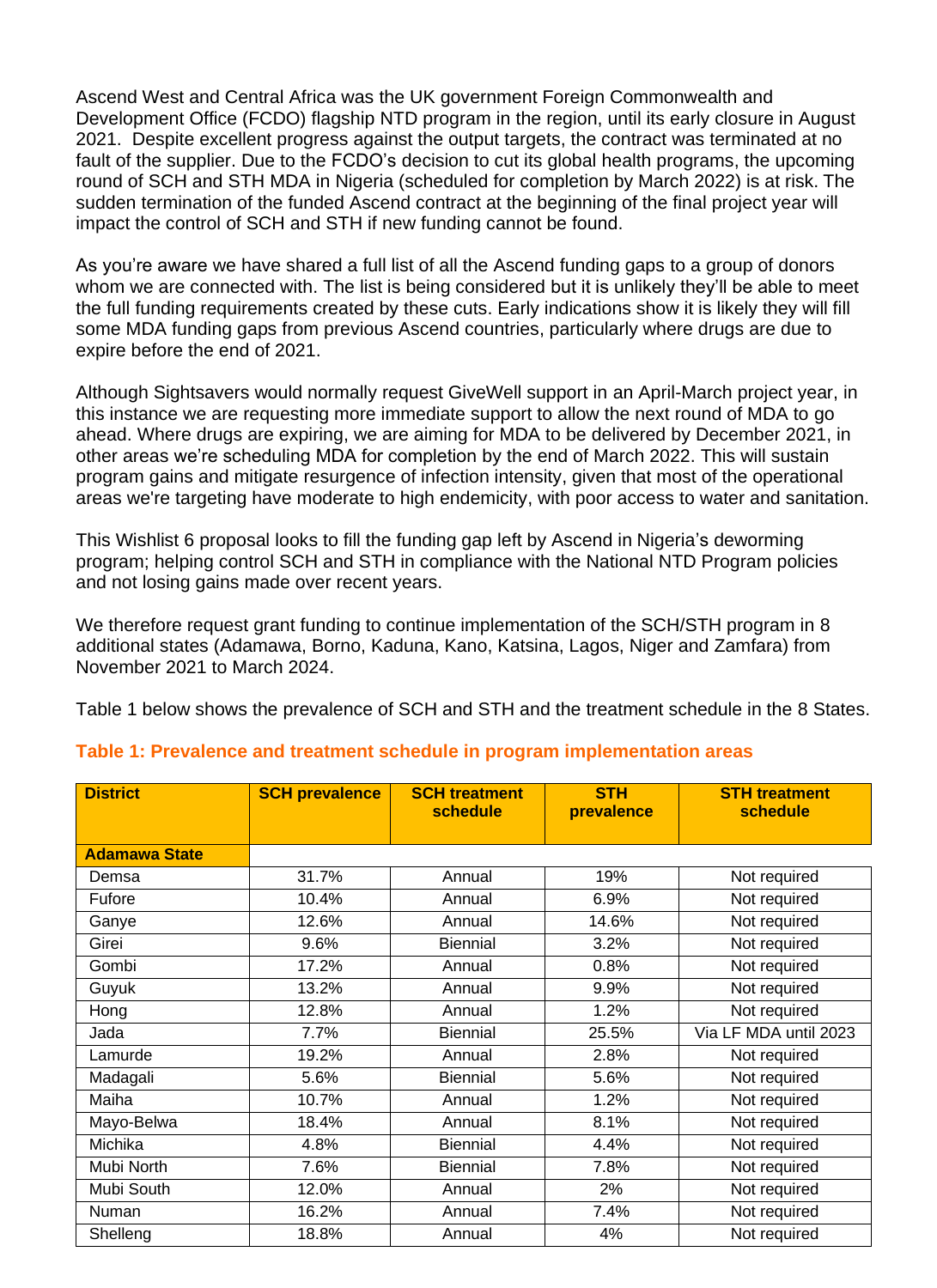| Song                | 8.4%           | <b>Biennial</b>  | 5%    | Not required                 |
|---------------------|----------------|------------------|-------|------------------------------|
| Toungo              | 11.4%          | Annual           | 22%   | Via LF MDA                   |
| Yola North          | 9.0%           | <b>Biennial</b>  | 1.5%  | Not required                 |
| <b>Yola South</b>   | 13.4%          | Annual           | 4.7%  | Not required                 |
| <b>Borno State</b>  |                |                  |       |                              |
| Adadara(abadam)     | 15.4%          | Annual           |       | Not required                 |
| Askir/uba           | 13.7%          | Annual           |       | Not required                 |
| <b>Bama</b>         | 9.2%           | <b>Biennial</b>  |       | Not required                 |
| Bayo                | 6.6%           | <b>Biennial</b>  |       | Not required                 |
| Biu                 | 10.5%          | Annual           |       | Not required                 |
| Chibok              | 18.4%          | Annual           |       | Not required                 |
| Damboa              | 29.6%          | Annual           |       | Not required                 |
| Dikwa               | 28.3%          | Annual           |       | Not required                 |
| Gubio               | 2.0%           | Biennial         |       | Not required                 |
| Guzamala            | 12.2%          | Annual           |       | Not required                 |
| Gwoza               | 17.1%          | Annual           |       | Not required                 |
| Hawul               | 9.3%           | <b>Biennial</b>  |       | Not required                 |
| Jere                | 40.1%          | Annual           |       | Not required                 |
| Kaga                | 23.9%          | Annual           |       | Not required                 |
| Kala Balge          | 16.8%          | Annual           |       | Not required                 |
| Konduga             | 45.0%          | Annual           |       | Not required                 |
| Kukawa              | 11.8%          | Annual           |       | Not required                 |
| <b>Kwaya Kusar</b>  | 5.1%           | Biennial         |       | Not required                 |
| Mafa                | 19.4%          | Annual           |       | Not required                 |
| Magumeri            | 8.6%           | <b>Biennial</b>  |       | Not required                 |
| Maiduguri           | 71.9%          | Annual           |       | Not required                 |
| <b>Marte</b>        | 27.2%          | Annual           |       | Not required                 |
| Mobbar*             | Not available* |                  |       |                              |
|                     | 12.0%          | Annual<br>Annual |       | Not required                 |
| Monguno             |                |                  |       | Not required                 |
| Ngala<br>Nganzai    | 13.8%<br>13.1% | Annual<br>Annual |       | Not required<br>Not required |
| Shani               | 17.9%          | Annual           |       | Not required                 |
| <b>Kaduna State</b> |                |                  |       |                              |
| Birni-Gwari         | 19.9%          | Annual           | 24.3% | Via LF MDA until 2022        |
| Chikun              | 11.3%          | Annual           | 24.9% | Annual                       |
|                     |                | Annual           |       | Via LF MDA until 2022        |
| Giwa                | 11.4%          | <b>Biennial</b>  | 39.5% | Via LF MDA until 2022        |
| Igba                | 7.4%           | Annual           | 40.0% | Via LF MDA until 2022        |
| Ikara               | 18.9%          | <b>Biennial</b>  | 21.3% | Via LF MDA until 2021        |
| Jaba                | 5.6%           | Annual           | 9.2%  | Via LF MDA until 2021        |
| Jema'a              | 44.6%          | Annual           | 9.7%  | Via LF MDA until 2021        |
| Kacha               | 39.7%          | <b>Biennial</b>  | 10.1% | Via LF MDA                   |
| Kaduna North        | 8.0%           | <b>Biennial</b>  | 19.2% | Via LF MDA                   |
| Kaduna South        | 5.8%           |                  | 20.6% |                              |
| Kagarko             | 5.4%           | <b>Biennial</b>  | 14.5% | Via LF MDA until 2021        |
| Kajeru              | 4.6%           | <b>Biennial</b>  | 34.2% | Annual                       |
| Kaura               | 18.0%          | Annual           | 4.2%  | Not required                 |
| Kauru               | 19.8%          | Annual           | 21.7% | Via LF MDA until 2020        |
| Kubau               | 7.9%           | <b>Biennial</b>  | 31.0% | Via LF MDA until 2022        |
| Kudan               | 12.2%          | Annual           | 28.7% | Annual                       |
| Lere                | 10.4%          | Annual           | 23.8% | Via LF MDA until 2022        |
| Makarfi             | 14.9%          | Annual           | 18.7% | Via LF MDA until 2022        |
| Sabo-Gari           | 17.6%          | Annual           | 25.2% | Via LF MDA until 2022        |
| Sanga               | 13.4%          | Annual           | 12.7% | Via LF MDA until 2020        |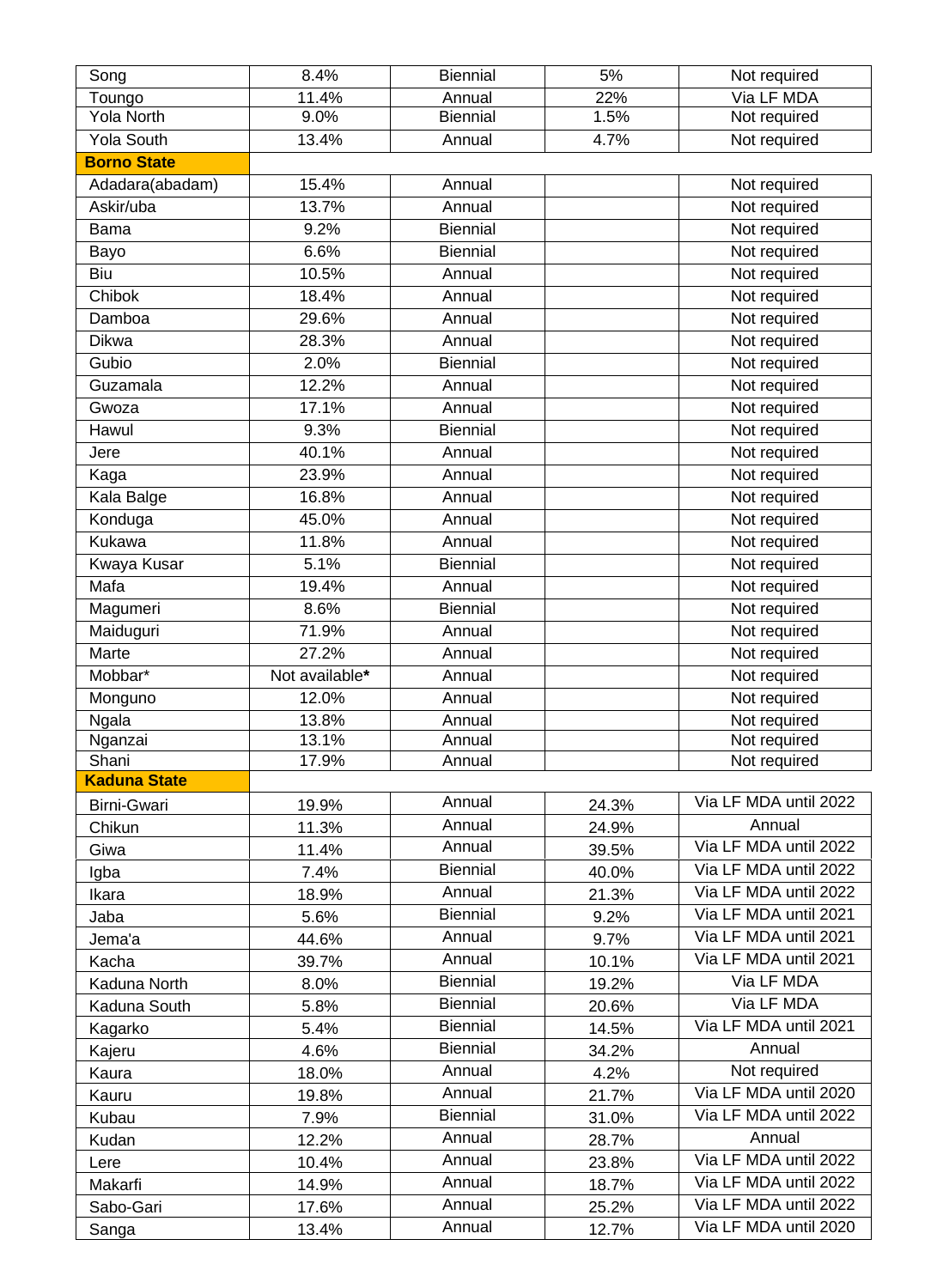| Soba                 | 16.5% | Annual          | 25.8% | Via LF MDA until 2022 |
|----------------------|-------|-----------------|-------|-----------------------|
| Zangon-Kataf         | 1.5%  | <b>Biennial</b> | 24.0% | Via LF MDA until 2022 |
| Zaria                | 16.6% | Annual          | 19.5% | Not required          |
| <b>Kano State</b>    |       |                 |       |                       |
| Ajingi               | 3.2%  | <b>Biennial</b> | 13.1% | Not required          |
| Albasu               | 7.2%  | <b>Biennial</b> | 10.8% | Not required          |
| Bagwai               | 32.2% | Annual          | 20.6% | Via LF MDA until 2022 |
| Bebeji               | 20.2% | Annual          | 5.6%  | Not required          |
| <b>Bichi</b>         | 5.9%  | Biennial        | 17.7% | Not required          |
| <b>Bunkure</b>       | 26.6% | Annual          | 22.6% | Via LF MDA until 2022 |
| Dala                 | 2.0%  | <b>Biennial</b> | 8.4%  | Not required          |
| Dambatta             | 2.0%  | <b>Biennial</b> | 10.7% | Not required          |
| Dawakin Kudi         | 4.3%  | <b>Biennial</b> | 12.3% | Not required          |
| Dawakin Tofa         | 2.5%  | <b>Biennial</b> | 14.3% | Not required          |
| Doguwa               | 19.1% | Annual          | 11.0% | Not required          |
|                      | 5.6%  | <b>Biennial</b> | 16.4% | Not required          |
| Fagge<br>Gabasawa    | 2.0%  | <b>Biennial</b> | 24.9% | Via LF MDA until 2022 |
|                      |       | Annual          | 17.2% | Not required          |
| Garko                | 17.6% | Annual          |       | Not required          |
| Garum Mallam         | 42.1% | <b>Biennial</b> | 12.7% | Not required          |
| Gaya                 | 2.8%  | <b>Biennial</b> | 9.1%  | Via LF MDA until 2022 |
| Gezawa               | 2.8%  | <b>Biennial</b> | 30.8% | Not required          |
| Gwale                | 6.8%  | Annual          | 8.7%  | Not required          |
| Gwarzo               | 29.8% | Annual          | 14.0% | Via LF MDA until 2022 |
| Kabo                 | 34.5% | <b>Biennial</b> | 33.7% |                       |
| Kano Municipal       | 1.2%  |                 | 10.3% | Not required          |
| Karaye               | 14.3% | Annual          | 22.7% | Via LF MDA until 2021 |
| Kibiya               | 21.9% | Annual          | 19.5% | Not required          |
| Kiru                 | 17.8% | Annual          | 20.7% | Via LF MDA until 2021 |
| Kumbosto             | 7.1%  | <b>Biennial</b> | 14.1% | Not required          |
| Kunchi               | 19.0% | Annual          | 25.2% | Via LF MDA until 2022 |
| Kura                 | 33.0% | Annual          | 25.6% | Via LF MDA until 2022 |
| Madobi               | 21.0% | Annual          | 26.5% | Via LF MDA until 2022 |
| Makoda               | 6.3%  | <b>Biennial</b> | 17.5% | Not required          |
| Minjibir             | 12.6% | Annual          | 11.9% | Not required          |
| Nasarawa             | 3.9%  | <b>Biennial</b> | 12.0% | Not required          |
| Rano                 | 22.7% | Annual          | 18.5% | Not required          |
| Rimin Gado           | 18.4% | Annual          | 21.1% | Via LF MDA until 2022 |
| Rogo                 | 20.3% | Annual          | 28.4% | Via LF MDA until 2021 |
| Shanono              | 15.1% | Annual          | 24.2% | Via LF MDA until 2022 |
| Sumaila              | 17.9% | Annual          | 21.8% | Via LF MDA until 2022 |
| Takai                | 13.4% | Annual          | 12.4% | Not required          |
| Tarauni              | 2.0%  | <b>Biennial</b> | 10.9% | Not required          |
| Tofa                 | 27.6% | Annual          | 24.0% | Via LF MDA until 2022 |
| Tsanyawa             | 8.4%  | <b>Biennial</b> | 20.3% | Via LF MDA until 2022 |
| Tudun Wada           | 26.4% | Annual          | 15.9% | Not required          |
| Ungogo               | 3.2%  | <b>Biennial</b> | 7.9%  | Not required          |
| Warawa               | 10.7% | Annual          | 28.7% | Via LF MDA until 2022 |
| Wudil                | 24.0% | Annual          | 16.7% | Not required          |
| <b>Katsina State</b> |       |                 |       |                       |
| Bakori               | 15.2% | Annual          | 11.6% | Not required          |
| Batangarawa          | 6.8%  | <b>Biennial</b> | 4.4%  | Not required          |
| Batsari              | 7.8%  | <b>Biennial</b> | 10.2% | Not required          |
| <b>Baure</b>         | 0.0%  | Not required    | 0.7%  | Not required          |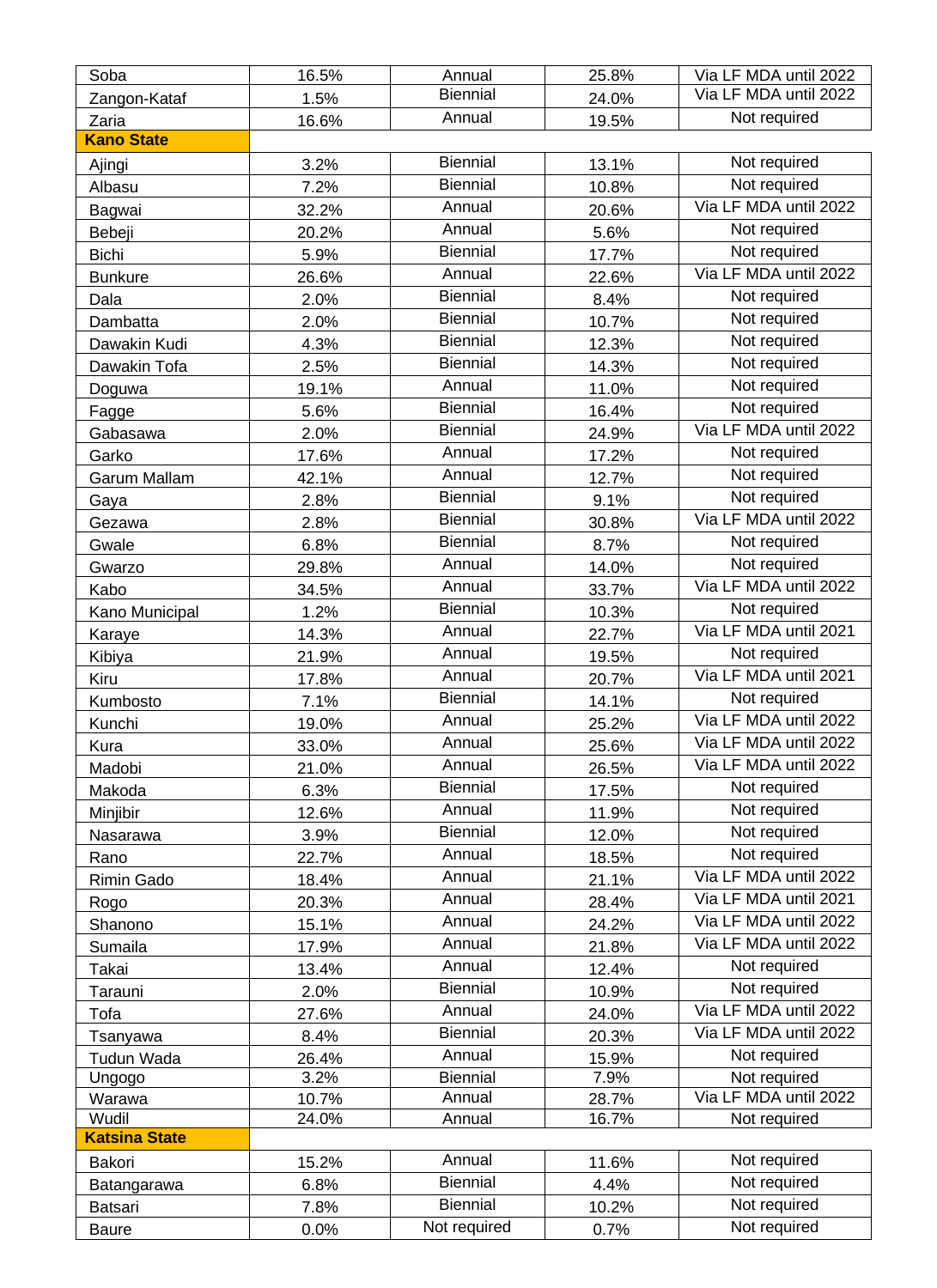| <b>Bindawa</b>     | 13.2% | Annual          | 11.8%           | Not required          |
|--------------------|-------|-----------------|-----------------|-----------------------|
| Charanchi          | 4.8%  | <b>Biennial</b> | 10.6%           | Not required          |
| Dan Musa           | 26.0% | Annual          | 10.1%           | Not required          |
| Dandume            | 11.5% | Annual          | 9.9%            | Not required          |
| Danja              | 4.8%  | <b>Biennial</b> | 40.8%           | Annual                |
| Daura              | 0.8%  | Not required    | 9.1%            | Not required          |
| Dutsi              | 0.8%  | Not required    | 2.8%            | Not required          |
| Dutsin-Ma          | 15.0% | Annual          | 24.9%           | Via LF MDA until 2022 |
| Faskari            | 14.5% | Annual          | 20.4%           | Via LF MDA until 2022 |
| Funtua             | 4.1%  | Biennial        | 13.5%           | Not required          |
| Ingawa             | 7.9%  | <b>Biennial</b> | 21.5%           | Via LF MDA            |
| Jibia              | 5.9%  | <b>Biennial</b> | 4.7%            | Not required          |
| Kafur              | 22.4% | Annual          | 13.3%           | Not required          |
| Kaita              | 12.9% | Annual          | 7.6%            | Not required          |
| Kankara            | 19.3% | Annual          | 13.4%           | Not required          |
| Kankia             |       | Annual          |                 | Not required          |
|                    | 26.1% | Annual          | 7.9%            | Not required          |
| Katsina            | 12.4% | <b>Biennial</b> | 7.6%            | Not required          |
| Kurfi              | 9.6%  | Annual          | 4.0%            | Not required          |
| Kusada             | 16.5% | <b>Biennial</b> | 9.4%            | Not required          |
| Mai'adua           | 4.9%  | Annual          | 4.0%            | Not required          |
| Malumfashi         | 25.2% | Annual          | 7.3%            | Not required          |
| Mani               | 16.0% | <b>Biennial</b> | 10.6%           | Not required          |
| Mashi              | 1.2%  | Annual          | 5.5%            | Not required          |
| Matazu             | 17.6% | Annual          | 14.4%           |                       |
| Musawa             | 20.4% |                 | 13.2%           | Not required          |
| Rimi               | 17.4% | Annual          | 8.6%            | Not required          |
| Sabuwa             | 9.6%  | <b>Biennial</b> | 7.5%            | Not required          |
| Safana             | 16.1% | Annual          | 12.4%           | Not required          |
| Sandamu            | 1.2%  | <b>Biennial</b> | 2.7%            | Not required          |
| Zango              | 0.0%  | Not required    | 3.6%            | Not required          |
| <b>Lagos State</b> |       |                 |                 |                       |
| Agege              | 1.6%  | <b>Biennial</b> | 9.1%            | Not required          |
| Ajeromi-Ifeledun   | 1.2%  | Not required**  | 33.3%           | Annual                |
| Alimosho           | 2.0%  | <b>Biennial</b> | 5.6%            | Not required          |
| Amuwo-Odofin       | 3.4%  | <b>Biennial</b> | 49.1%           | Annual                |
| Apapa              | 0.0%  | Not required    | 47.5%           | Annual                |
| <b>Badagry</b>     | 0.0%  | Not required    | 28.5%           | Annual                |
| Epe                | 0.0%  | Not required    | Data missing*** | Annual**              |
| Eti-Osa            | 0.4%  | Not required    | 41.6%           | Annual                |
| Ibeju/lekki        | 0.8%  | Not required    | 72.7%           | Biannual              |
| Ifako-Ijaye        | 2.0%  | <b>Biennial</b> | 10.7%           | Not required          |
| Ikeja              | 1.2%  | <b>Biennial</b> | 7.8%            | Not required          |
| Ikorodu            | 0.8%  | Not required    | 15.9%           | Not required          |
| Kosofe             | 0.4%  | Not required    | 21.1%           | Annual                |
| Lagos Island       | 0.0%  | Not required    | 22.1%           | Annual                |
| Lagos Mainland     | 1.8%  | <b>Biennial</b> | 42.9%           | Annual                |
| Mushin             | 0.0%  | Not required    | 6.0%            | Not required          |
| Ojo                | 0.0%  | Not required    | 68.7%           | Biannual              |
| Oshodi-Isolo       | 1.6%  | Biennial        | 8.8%            | Not required          |
| Shomolu            | 0.0%  | Not required    | 24.3%           | Annual                |
| Surulere           | 0.4%  | Not required    | 14.4%           | Not required          |
| <b>Niger State</b> |       |                 |                 |                       |
| Agale              | 11.2% | Annual          | 44.4%           | Via LF MDA until 2022 |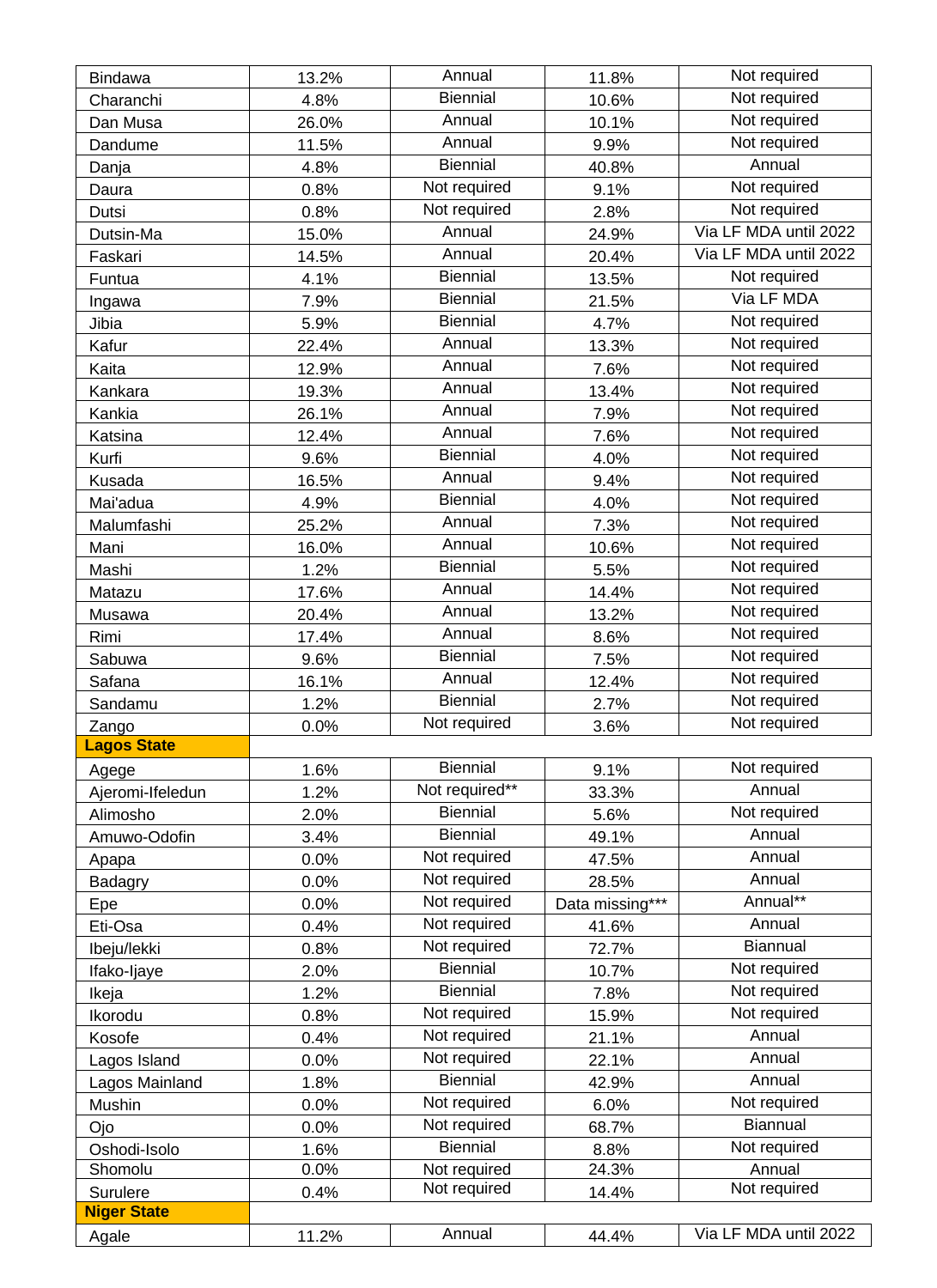| Annual<br>Annual<br>43.8%<br>34.2%<br>Agawara<br>Annual<br>Annual<br>31.2%<br>31.0%<br><b>Bida</b><br>Annual<br>Not required<br>18.1%<br>51.2%<br>Borgu<br>Annual<br>Annual<br>25.6%<br>36.3%<br><b>Bosso</b><br>Via LF MDA until 2022<br>Annual<br>Chanchaga<br>14.9%<br>46.1%<br>Annual<br>Via LF MDA until 2022<br>40.1%<br>Edati<br>23.0%<br><b>Biennial</b><br>Annual<br>Gbako<br>3.6%<br>60.4%<br>Annual<br>Annual<br>39.1%<br>31.4%<br>Gurara<br>Annual<br>Annual<br>Katcha<br>28.5%<br>37.0%<br>Annual<br>Via LF MDA until 2021<br>31.6%<br>30.3%<br>Kontogora<br><b>Biennial</b><br>Via LF MDA until 2021<br>4.0%<br>52.5%<br>Lapai<br>Via LF MDA until 2021<br>Annual<br>16.9%<br>26.1%<br>Lavun<br>Via LF MDA until 2021<br>Annual<br>17.4%<br>26.0%<br>Magama<br>Via LF MDA until 2022<br>Annual<br>29.7%<br>Mariga<br>28.9% |  |
|------------------------------------------------------------------------------------------------------------------------------------------------------------------------------------------------------------------------------------------------------------------------------------------------------------------------------------------------------------------------------------------------------------------------------------------------------------------------------------------------------------------------------------------------------------------------------------------------------------------------------------------------------------------------------------------------------------------------------------------------------------------------------------------------------------------------------------------|--|
|                                                                                                                                                                                                                                                                                                                                                                                                                                                                                                                                                                                                                                                                                                                                                                                                                                          |  |
|                                                                                                                                                                                                                                                                                                                                                                                                                                                                                                                                                                                                                                                                                                                                                                                                                                          |  |
|                                                                                                                                                                                                                                                                                                                                                                                                                                                                                                                                                                                                                                                                                                                                                                                                                                          |  |
|                                                                                                                                                                                                                                                                                                                                                                                                                                                                                                                                                                                                                                                                                                                                                                                                                                          |  |
|                                                                                                                                                                                                                                                                                                                                                                                                                                                                                                                                                                                                                                                                                                                                                                                                                                          |  |
|                                                                                                                                                                                                                                                                                                                                                                                                                                                                                                                                                                                                                                                                                                                                                                                                                                          |  |
|                                                                                                                                                                                                                                                                                                                                                                                                                                                                                                                                                                                                                                                                                                                                                                                                                                          |  |
|                                                                                                                                                                                                                                                                                                                                                                                                                                                                                                                                                                                                                                                                                                                                                                                                                                          |  |
|                                                                                                                                                                                                                                                                                                                                                                                                                                                                                                                                                                                                                                                                                                                                                                                                                                          |  |
|                                                                                                                                                                                                                                                                                                                                                                                                                                                                                                                                                                                                                                                                                                                                                                                                                                          |  |
|                                                                                                                                                                                                                                                                                                                                                                                                                                                                                                                                                                                                                                                                                                                                                                                                                                          |  |
|                                                                                                                                                                                                                                                                                                                                                                                                                                                                                                                                                                                                                                                                                                                                                                                                                                          |  |
|                                                                                                                                                                                                                                                                                                                                                                                                                                                                                                                                                                                                                                                                                                                                                                                                                                          |  |
|                                                                                                                                                                                                                                                                                                                                                                                                                                                                                                                                                                                                                                                                                                                                                                                                                                          |  |
| Via LF MDA until 2022<br>Annual<br>41.4%<br>44.2%<br>Mashegu                                                                                                                                                                                                                                                                                                                                                                                                                                                                                                                                                                                                                                                                                                                                                                             |  |
| Annual<br>Via LF MDA until 2021<br>Mokwa<br>41.2%<br>52.5%                                                                                                                                                                                                                                                                                                                                                                                                                                                                                                                                                                                                                                                                                                                                                                               |  |
| Annual<br>Annual<br>10.1%<br>56.5%<br>Muya                                                                                                                                                                                                                                                                                                                                                                                                                                                                                                                                                                                                                                                                                                                                                                                               |  |
| Annual<br>Not required<br>Paikoro<br>18.6%<br>25.3%                                                                                                                                                                                                                                                                                                                                                                                                                                                                                                                                                                                                                                                                                                                                                                                      |  |
| Annual<br>Not required<br>11.8%<br>13.9%<br>Rafi                                                                                                                                                                                                                                                                                                                                                                                                                                                                                                                                                                                                                                                                                                                                                                                         |  |
| Annual<br>Not required<br>35.2%<br>56.4%<br>Rijau                                                                                                                                                                                                                                                                                                                                                                                                                                                                                                                                                                                                                                                                                                                                                                                        |  |
| Not required<br>Annual<br>Shiroro<br>20.6%<br>26.9%                                                                                                                                                                                                                                                                                                                                                                                                                                                                                                                                                                                                                                                                                                                                                                                      |  |
| Annual<br>Annual<br>35.7%<br>23.4%<br>Suleja                                                                                                                                                                                                                                                                                                                                                                                                                                                                                                                                                                                                                                                                                                                                                                                             |  |
| Annual<br>Not required<br>Tafa<br>38.2%<br>16.1%                                                                                                                                                                                                                                                                                                                                                                                                                                                                                                                                                                                                                                                                                                                                                                                         |  |
| Annual<br>Annual<br>Wushishi<br>41.2%<br>44.2%                                                                                                                                                                                                                                                                                                                                                                                                                                                                                                                                                                                                                                                                                                                                                                                           |  |
| <b>Zamfara State</b>                                                                                                                                                                                                                                                                                                                                                                                                                                                                                                                                                                                                                                                                                                                                                                                                                     |  |
| Annual<br>Not required<br>12.2%<br>Anka<br>19.6%                                                                                                                                                                                                                                                                                                                                                                                                                                                                                                                                                                                                                                                                                                                                                                                         |  |
| Annual<br>Not required<br>28.2%<br>5.3%<br><b>Bakura</b>                                                                                                                                                                                                                                                                                                                                                                                                                                                                                                                                                                                                                                                                                                                                                                                 |  |
| Via LF MDA until 2022<br>Annual<br>Birnin Magaji<br>32.2%<br>18.4%                                                                                                                                                                                                                                                                                                                                                                                                                                                                                                                                                                                                                                                                                                                                                                       |  |
| Not required**<br>Annual<br>48.0%<br>24.8%<br><b>Bukkuyum</b>                                                                                                                                                                                                                                                                                                                                                                                                                                                                                                                                                                                                                                                                                                                                                                            |  |
| Not required**<br>Annual<br>Bunguda<br>15.4%<br>40.0%                                                                                                                                                                                                                                                                                                                                                                                                                                                                                                                                                                                                                                                                                                                                                                                    |  |
| Annual**<br>Not required<br>9.7%<br>0.0%<br>Gummi                                                                                                                                                                                                                                                                                                                                                                                                                                                                                                                                                                                                                                                                                                                                                                                        |  |
| Not required**<br>Annual<br>41.6%<br>26.0%<br>Gusau                                                                                                                                                                                                                                                                                                                                                                                                                                                                                                                                                                                                                                                                                                                                                                                      |  |
| Not required<br>Annual<br>Kauran Namoda<br>25.9%<br>0.0%                                                                                                                                                                                                                                                                                                                                                                                                                                                                                                                                                                                                                                                                                                                                                                                 |  |
| Not required**<br>Annual<br>Maradun<br>47.5%<br>78.0%                                                                                                                                                                                                                                                                                                                                                                                                                                                                                                                                                                                                                                                                                                                                                                                    |  |
| Not required<br>Annual<br>28.1%<br>12.5%<br>Maru                                                                                                                                                                                                                                                                                                                                                                                                                                                                                                                                                                                                                                                                                                                                                                                         |  |
|                                                                                                                                                                                                                                                                                                                                                                                                                                                                                                                                                                                                                                                                                                                                                                                                                                          |  |
| Not required<br>Annual<br>Shinkafi<br>24.2%<br>0.0%                                                                                                                                                                                                                                                                                                                                                                                                                                                                                                                                                                                                                                                                                                                                                                                      |  |
| Not required<br>Annual<br>39.8%<br>Talata Mafara<br>0.0%                                                                                                                                                                                                                                                                                                                                                                                                                                                                                                                                                                                                                                                                                                                                                                                 |  |
| Not required**<br>Annual<br>37.8%<br>34.0%<br>Tsafe                                                                                                                                                                                                                                                                                                                                                                                                                                                                                                                                                                                                                                                                                                                                                                                      |  |

\* There is no % prevalence data for Mobbar district due to insecurity at the time of mapping. The MoH assigned a category of 'moderate prevalence' to Mobbar in the JRSM, based on the mapped prevalence in adjoining district.

\*\* Mapping data does not seem to support JRSM categorisation. In these cases, we have used the treatment schedule as per the JRSM as this is used to order drugs.

\*\*\* We will follow up on the missing data for this district

Many areas endemic for STH are also endemic for LF. Because the same drug (albendazole/ mehendazole) is used to treat LF and STH, districts endemic for STH but receiving LF MDA are not targeted in our deworming treatment plan. This assumes a donor is found to cover the LF MDA, as this is also currently a gap caused by the Ascend West early exit.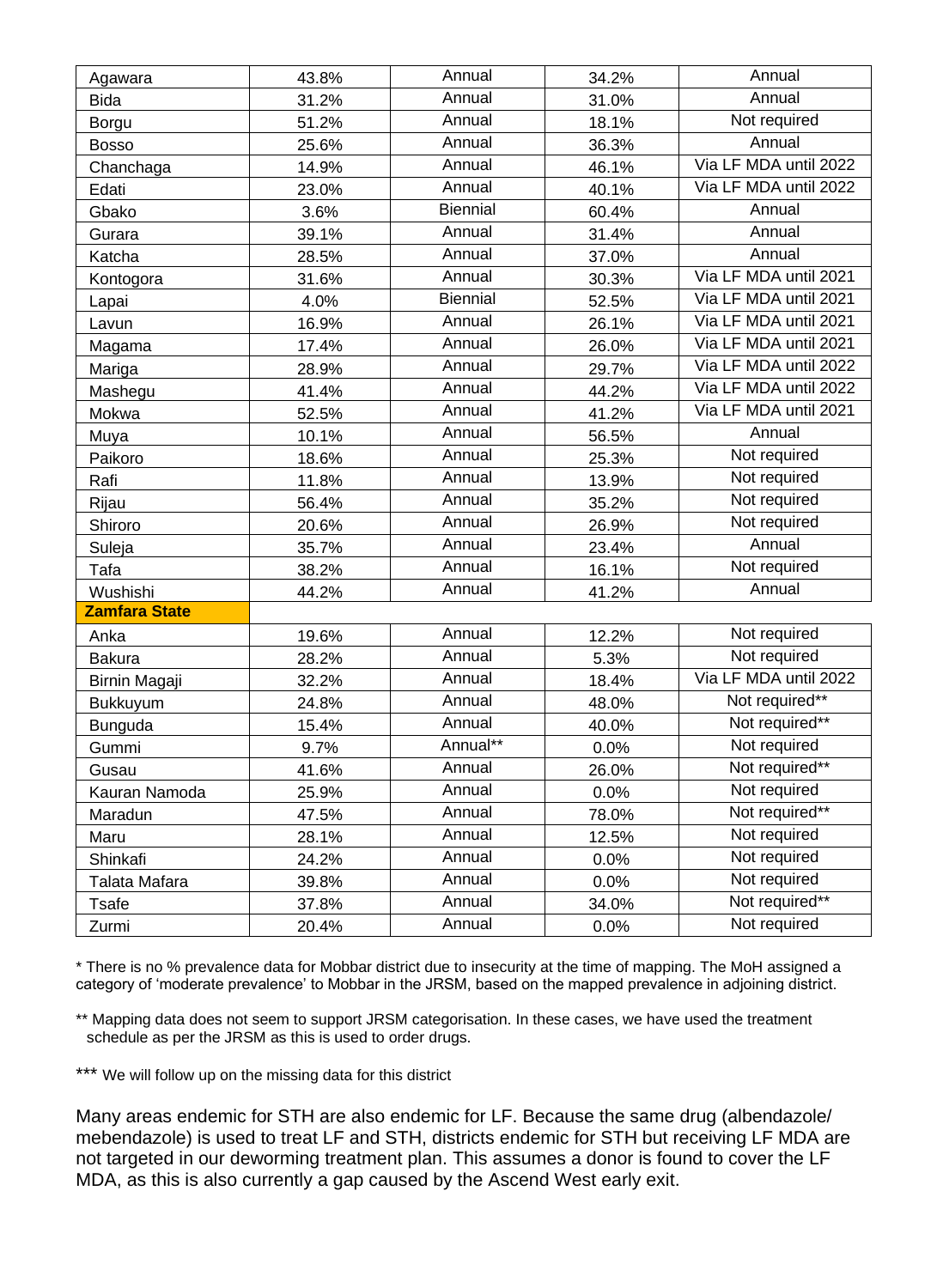After 5 rounds of effective LF MDA, a transmission assessment survey (TAS1) is conducted to see if LF prevalence has reached the threshold below which annual LF MDA is not required. The above STH treatment plan assumes that all districts pass TAS1 in their forecasted year.

Targeted STH treatments are projected to start the year after a TAS1 is passed, although it is noted some districts may fail TAS1 and continue to receive MDA for LF. Though this is not currently being implemented in the Nigeria context, the program can explore the opportunities that exist to support the inclusion of STH Impact as part of the TAS1 protocol. This is because TAS1 is targeted at sampling school-aged children, which is a sample group that is also targeted for STH treatment. The result of this will help to provide some insight as to the impact of stopping LF MDA on STH.

## **Prevalence and treatment strategy**

GiveWell's support will enable SCH and STH MDA in accordance with the WHO-defined minimum thresholds for MDA eligibility. Adult treatment, which is recommended by WHO in areas of high SCH prevalence (>50%), is required as part of this program.

In the case of SCH, we will implement MDA activities by meeting, or where the MOH deem it necessary, by intensifying the WHO-defined treatment strategies. In the case of Nigeria, please see the table below.

| <b>SCH endemicity</b>              | <b>Nigeria FMOH1</b><br><b>requirements</b> | WHO strategy <sup>2</sup>                                                      |
|------------------------------------|---------------------------------------------|--------------------------------------------------------------------------------|
| High risk $(250%)$                 | Treat SAC and adults every<br>vear          | Treat SAC every year                                                           |
| Moderate $(210 \text{ but } 50\%)$ | Treat SAC every year                        | Treat SAC once every two years                                                 |
| Low (≥0 but < $10\%$ )             | Treat SAC once every two<br>years           | Treat SAC twice during their primary<br>schooling years<br>(every three years) |

\*Please see the attached spreadsheet, 'Prevalence and treatments Wishlist 6', for the full prevalence detail and treatment targets by district.

In light of expected guidance changes from the WHO, the Nigeria MoH plans to move towards sub-district (ward) level treatment targeting over the next few years. The calculation of people needing treatment when sub district level treatment is implemented will be based on the WHO JRSM;

- In low endemic wards 33% of SAC are targeted.
- In moderate endemicity, 50% of SAC population and 20% adults are targeted.
- For high endemic wards all SAC and Adults are targeted.
- All wards will receive treatment annually.

Our Wishlist 6 request has been prepared using district level targeting, with a note that in future years, the MoH will likely want to move to a ward-level strategy. We will keep GiveWell informed of any effect this decision has on the number of SAC treated as and when it is implemented.

<sup>1</sup> 6.1 Standard Operating Procedures (SOPs) for NTDs in Nigeria doc.pdf provided Year 1 Interim Report August 2017

<sup>&</sup>lt;sup>2</sup> [Helminth control in school age children: a guide for managers of control programs, Second edition,](http://apps.who.int/iris/bitstream/handle/10665/44671/9789241548267_eng.pdf?sequence=1) 2011, page 74-75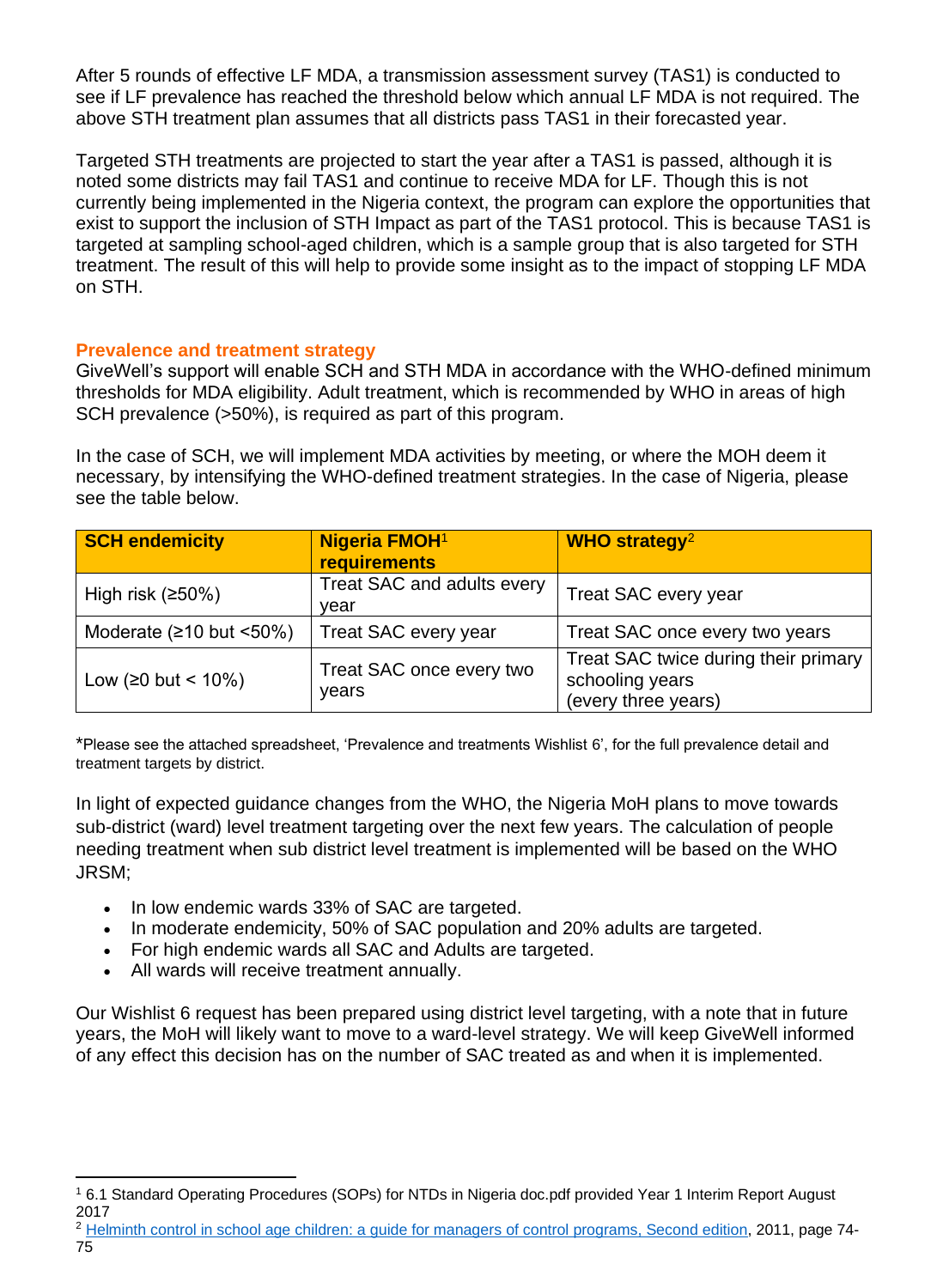# **Outputs**

**Output 1:** Train health workers, teachers and community members to deliver SCH/STH MDA to schools and endemic communities.

**Output 2a:** Treat school aged children between 5-15 years through SCH/STH MDA.

**Output 2b:** Treat adults for SCH through MDA where prevalence rates dictate.

**Output 3:** Ministry of Health coordinates and supports targeted regions/districts to implement the National NTD Plan with focus on SCH/STH

#### **Key output indicator targets**

| <b>Output indicator</b>                                           | Year 5     | Year <sub>6</sub> | Year <sub>7</sub> |
|-------------------------------------------------------------------|------------|-------------------|-------------------|
|                                                                   | Apr'21 -   | Apr'22 -          | Apr'23 -          |
|                                                                   | Mar'22     | Mar'23            | Mar'24            |
| No. of school aged children between 5-15 years<br>treated for STH | 2,466,816  | 3,293,478         | 5,517,575         |
| No. of school aged children between 5-15 years<br>treated for SCH | 11,642,504 | 7,581,794         | 12,071,445        |
| No. of adults treated for STH                                     |            | 368,718           |                   |
| No. of adults treated for SCH                                     | 491,543    | 503,831           | 516,427           |

In total over three years 36,030,986 SAC will be treated.

## **Summary of planned budget**

|                                          | <b>Year</b><br>w | <b>Year</b><br>$6\phantom{1}$ | <b>Year</b>         | <b>Total</b> |
|------------------------------------------|------------------|-------------------------------|---------------------|--------------|
| $+MDA$ .<br><b>SAC</b><br>SCH/S<br>. I H | <b>\$TBC</b>     | \$TBC                         | <b>\$TBC</b><br>ъD. | \$TBC        |

\*Please see attached 'Wishlist 6 budget' for more detail.

#### **Implementation**

Sightsavers has a history of supporting deworming and other NTD programs in all 8 ex-Ascend states. The Federal MoH assigns lead NGDOs to each state to ensure support is properly coordinated to reduce the disease burden. Where this is not Sightsavers, we work closely with the lead NGDO, who acts as our implementing partner. For this document, the states are presented grouped by the implementing partner.

## **Kaduna and Zamfara states - Sightsavers**

Deworming interventions have been supported by Sightsavers in Kaduna and Zamfara states since 2015 and 2010 respectively. Prior to the FCDO Ascend funding, both states were supported as part of the Sightsavers led UK government's Department for International Development (DFID) UNITED contract. This program operated in Zamfara state between 2014 - 2019, and in Kaduna between 2015 - 2019.

Prior to this, in Zamfara state MDA was supported by the Africa Program for Onchocerciasis Control (APOC) from 2010 to 2013.

Zamfara's baseline survey was in 2010 and as such, no worm species data is available. Kaduna's baseline survey was carried out in 2013.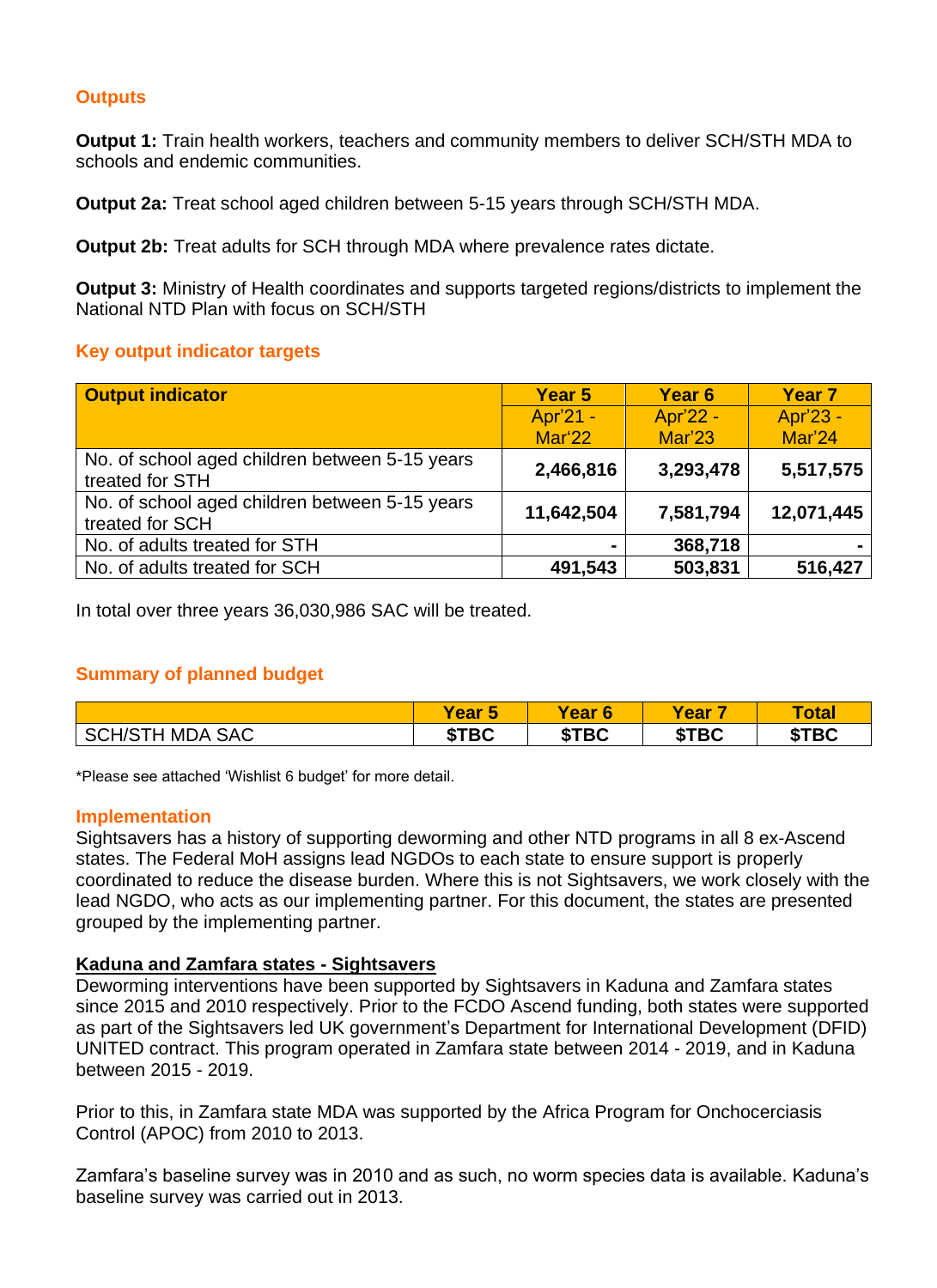All districts within Kaduna (23) and Zamfara (14) are endemic for SCH, with 14 and 1 districts endemic for STH respectively.

- In Zamfara, no STH treatments would be required under GiveWell due to co-endemicity with LF.
- In Kaduna, 11 of the 14 STH endemic districts are co-endemic with LF and therefore do not require STH MDA until LF MDA finishes.

# **Adamawa, Borno and Katsina states – HKI**

In the above states, Sightsavers works through implementing partner Helen Keller International (HKI). Sightsavers began working with HKI in Nigeria in 2012, during the Global Trachoma Mapping project. Since then, we have worked together on several NTD programs, most recently Ascend. Activities included MDA, disease mapping and impact assessments. Sightsavers works with HKI as the coordinating partner and HKI reports to Sightsavers as a downstream partner in these states.

Although Borno was included in the Ascend program, few project activities were able to be delivered over the past two years due to insecurity in the state. MDA for trachoma, oncho/LF and SCH MDA have all been missed. A large attack directed at the humanitarian and NGO community in Dikwa Local Government Area (LGA) in March 2021 prompted a temporary suspension of all Ascend activities in Borno state. Although we are including Borno in this funding request, we note that implementation in Borno will only take place if the security situation allows. Borno is not endemic for STH, but SCH MDA is required in all 27 districts, one of which is high prevalence and also requires adult treatment. There is no % prevalence data for Mobbar district due to insecurity at the time of mapping. The MoH assigned a category of 'moderate prevalence' to Mobbar in the JRSM, based on the mapped prevalence in adjoining district.

Borno was mapped in 2017 and Katsina in 2013. Adamawa was first mapped for SCH/STH in 2016<sup>3</sup>. Unfortunately, prevalence data disaggregated by worm species is not available for Adamawa. Prior to Ascend starting in 2019, Adamawa state received one round of SCH/STH MDA funded by WHO and the Aisha Buhari Foundation. Katsina state was previously supported under the DFID UNITED contract, led by Sightsavers.

- All 21 districts within Adamawa are endemic for SCH, with only 2 endemic for STH. Of the 2 STH endemic districts, 1 is expected to continue LF MDA until 2027 and as such does not require treatment for STH.
- The other endemic district is due for TAS1 in 2022 and we therefore project STH treatment being required in 2023.
- Of the 34 districts in Katsina 30 are endemic for SCH, with 4 endemic for STH.
- Of the 4 STH endemic districts, one is not co-endemic for LF, whereas the other 3 are expecting TAS1 in 2022 (Dutsin-Ma, Faskari) and 2024 (Ingawa).

# **Lagos and Niger states – MITOSATH**

Sightsavers already works with MITOSATH under our GiveWell funded program in Taraba state. A similar implementing model would be used in Lagos and Niger. Sightsavers began working with MITOSATH in 2012 during the Global Trachoma Mapping project and has since worked together on a number of different NTD projects within the state, most recently Ascend. Sightsavers work with MITOSATH as the coordinating partner and MITOSATH reports to Sightsavers as a downstream partner in these states.

Both Lagos and Niger states were mapped for SCH/STH in 2014. Prior to Ascend in 2019, Niger state was covered under the DFID UNITED contract, led by Sightsavers. Lagos state has had sporadic support for MDA with MITOSATH providing funds for MDA in 2 districts for 1 year. As Ascend supported STH MDA in areas that were co-endemic with SCH, the NGDO Evidence Action funded the STH MDA in areas that were not endemic for SCH.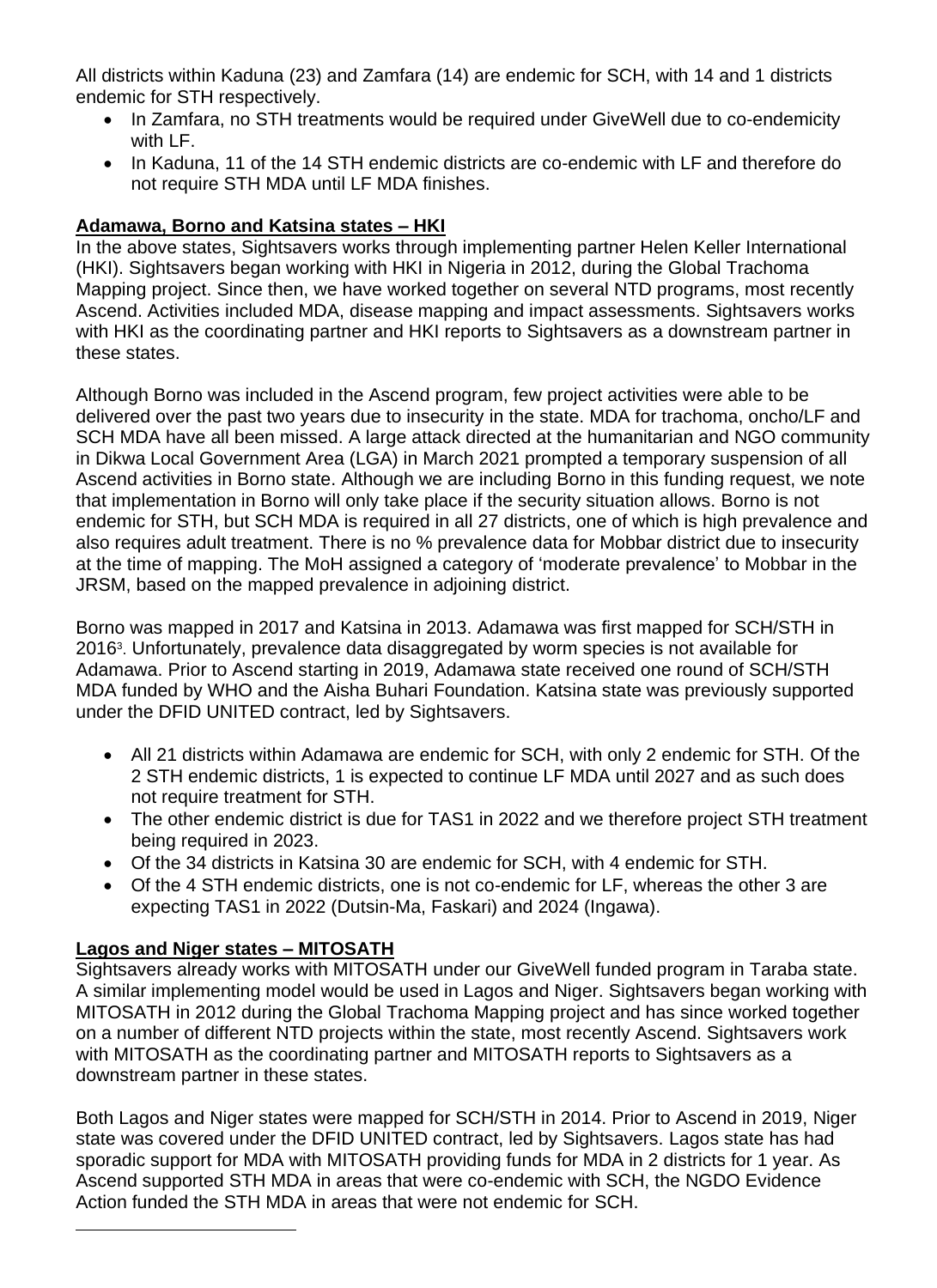MITOSATH reached out to Sightsavers to request funding for SCH/STH MDA in Lagos indicating it has not been funded or MDA delivered following the Ascend MDA last year. We understand Evidence Action is or has submitted a funding proposal to GiveWell for Lagos state, we seek your advice on whether Lagos state remains a funding gap.

Of the 20 districts in Lagos, only 7 are endemic for SCH, and 12 are endemic for STH.

- Lagos does not currently receive MDA for LF and so all 12 STH districts are included in our treatment plan.
- Under Ascend, there were plans to implement LF confirmatory mapping in Lagos as the MoH were concerned that LF prevalence might be higher than initially thought. Unfortunately, this mapping did not take place before the FCDO's early-exit. Sightsavers does not plan to find a funder for LF MDA in Lagos until mapping confirms it is required.

Under Ascend, SCH MDA was conducted in Lagos state in 2019 in the following 7 districts: Agege, Alimosho,Amuwo-Odofin, Ifako-Ijaye, Ikeja, Lagos mainland, Oshodi-Isolo. STH MDA, funded by Ascend, was conducted in Amuwo-Odofin and Lagos mainland.

All 25 districts in Niger state are endemic for SCH, with 3 qualifying for adult treatments (>50%).

- Of the 22 districts endemic for STH, 6 are not co-endemic with LF and therefore require targeted STH treatments.
- In the districts that are co-endemic with LF, most have TAS1 due between 2020-2022 and as such are included in the STH treatment plan the following year.

## **Kano state – HANDS**

Sightsavers already works with HANDS under our GiveWell funded program in Yobe state. A similar implementing model would be used in Kano. Sightsavers began working with HANDS in Kano state in 2014 with funding from DFID UNITED. Since then, we have also worked together on both the Accelerate and Ascend programs. Activities included MDA, trichiasis surgery and LF related morbidity management in 44 districts. Sightsavers work with HANDS as the coordinating partner and HANDS reports to Sightsavers as a downstream partner.

Kano state was mapped for SCH/STH in 2013 and prior to Ascend was covered by the DFID UNITED program, led by Sightsavers.

Kano is the most populous state in Nigeria, with all 44 districts endemic for SCH and 17 for STH. LF is endemic in all districts with TAS1 due state-wide by the end of 2022.

# **Monitoring and evaluation**

Coverage evaluation surveys (CES), used to indicate the success of MDA, will occur after each GiveWell funded MDA.

Baseline QSATs were conducted by Ascend in Kano (September 2019), Lagos (February 2020) and Niger (March 2021) states. Follow-up QSATs are therefore scheduled in these states 2 years after the baseline to measure progress in implementation. Baseline QSATs will be scheduled in the other 4 states. Costs of QSATs in these states will be shared with oncho/LF funders as they are integrated for all 4 diseases.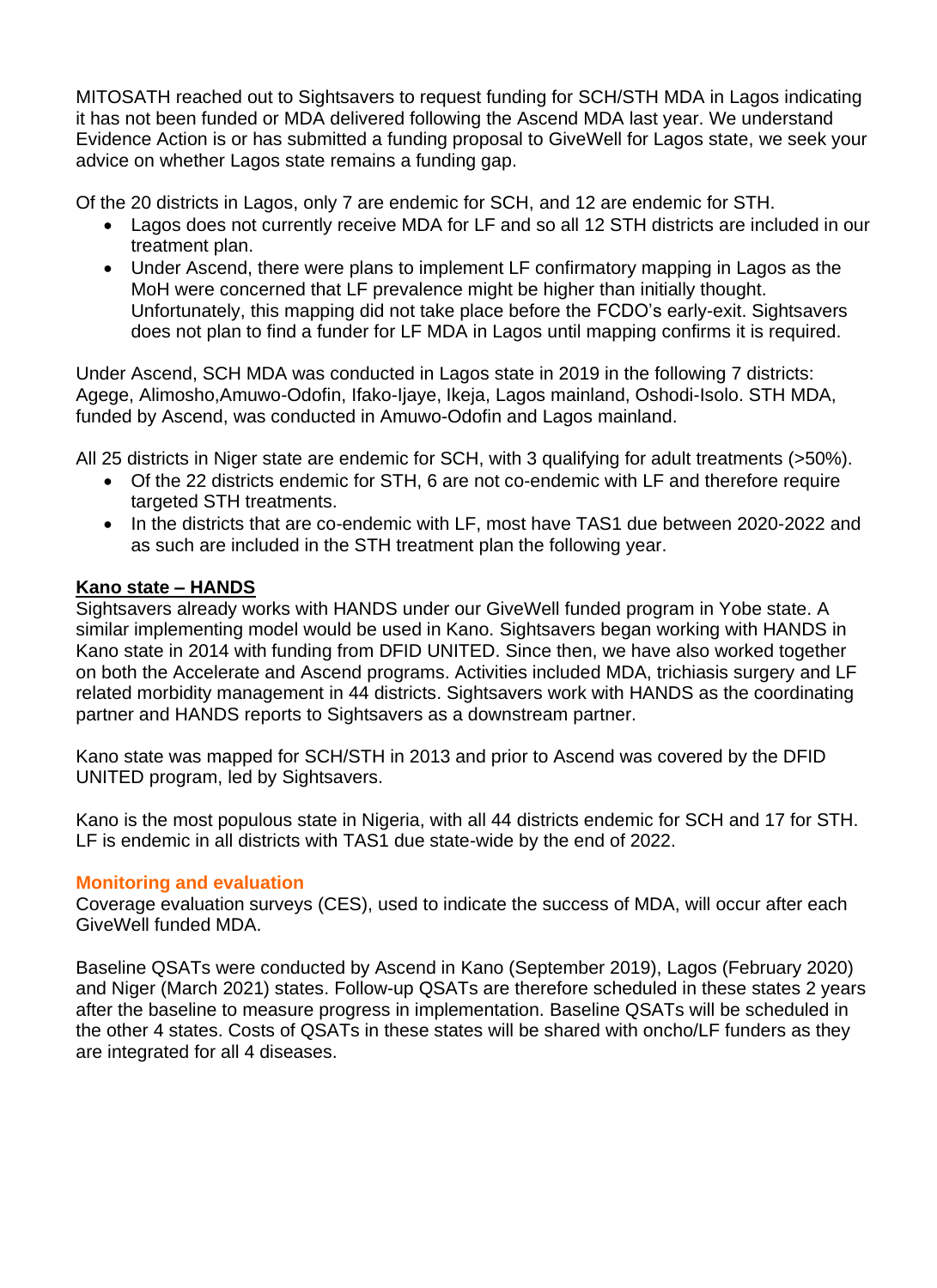## **Inputs from key partners, governments and other stakeholders**

| <b>Partner</b>                                                                   | <b>History of work with</b><br><b>Sightsavers</b>                                                               | <b>Role in the program</b>                                               |
|----------------------------------------------------------------------------------|-----------------------------------------------------------------------------------------------------------------|--------------------------------------------------------------------------|
| Ministry of<br>Health,<br>including the 8<br><b>States Ministry</b><br>of Health | Partnership since 1995.                                                                                         | Coordination<br>Implementing partner                                     |
| Ministry of<br>Primary<br>Education                                              | Sightsavers has been<br>working with the Ministry of<br><b>Primary Education through</b><br>the MoH since 2015. | Implementing partner                                                     |
| Pharmaceutical<br>companies                                                      | Pharmaceutical companies<br>have been donating drugs<br>to the MoH since 1995.                                  | Will supply the quantity of drug requested by<br>the MoH on time.        |
| <b>GiveWell</b>                                                                  | Supported program since<br>2017 (SCH and STH).                                                                  | Donor                                                                    |
| <b>Helen Keller</b><br>International<br>(HKI)                                    | Partner since 2012.                                                                                             | Implementation partner in Adamawa, Borno<br>and Katsina states.          |
| <b>HANDS</b>                                                                     | Local NGO partner since<br>2018.                                                                                | <b>Local NGO</b><br>Implementation partner in Kano state.                |
| <b>Mission to Save</b><br>the Helpless<br>(MITOSATH)                             | Worked in collaboration as<br>partners in the United<br>program in other countries<br>since 2013.               | <b>Local NGO</b><br>Implementation partner in Lagos and Niger<br>states. |
| Communities                                                                      | CDDs support MDA.<br>Community led sensitization<br>since 1995.                                                 | Volunteer support<br><b>Beneficiaries</b>                                |

## **Other funding opportunities/fungibility**

Sightsavers' current approach for funding integrated NTD programs is to identify and support outstanding MDA needs for LF, SCH and STH in areas where we are already supporting trachoma or onchocerciasis MDA. The early termination of the Ascend contract has left significant gaps in Nigeria for all five preventative-chemotherapy NTDs and Sightsavers is working to fill these gaps with other funding sources.

As you are aware, Ascend funding gaps have been shared with a consortium of funders for their consideration. For Nigeria we have submitted an urgent case for funding for all the Ascend funding gaps including SCH/STH treatments originally covered under Ascend West. We have prioritised MDA where the drugs are due to expire. Recent conversations indicate this group of donors may be interested in funding some but not all the gaps.

In addition, we have contacted the Aisha Buhari Foundation, who previously funded some deworming treatments in Northern Nigeria, to see if they would be interested in again supporting